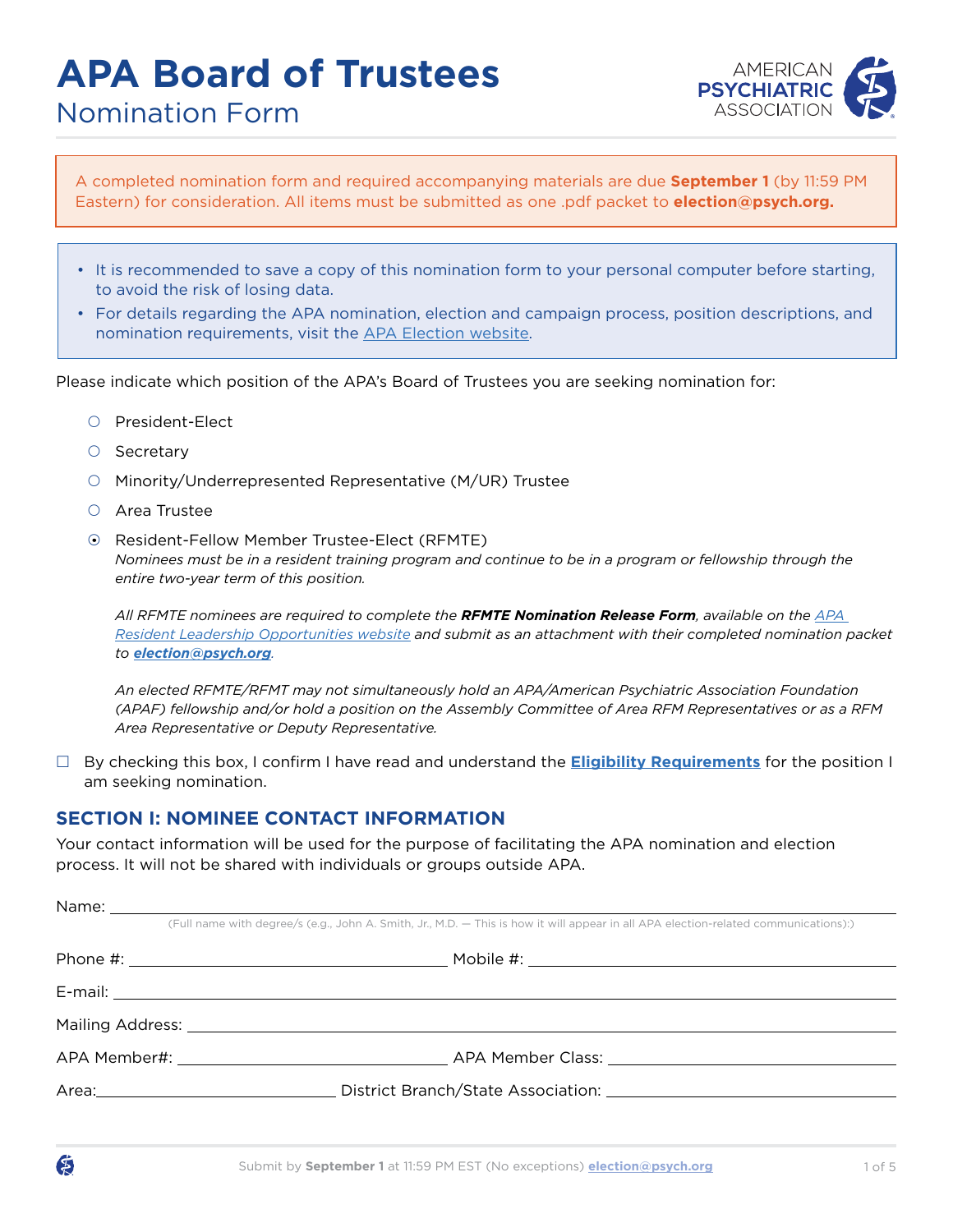# **SECTION II: CURRENT OR PREVIOUS APA COMPONENT EXPERIENCE**

If additional space is needed, please provide in a separate document as a PDF attachment, not to exceed one page.

|                                                                                                                                                                                                                               | Term: _______________________                                                                                                                                                                                                 |
|-------------------------------------------------------------------------------------------------------------------------------------------------------------------------------------------------------------------------------|-------------------------------------------------------------------------------------------------------------------------------------------------------------------------------------------------------------------------------|
|                                                                                                                                                                                                                               | Term: ________________________                                                                                                                                                                                                |
|                                                                                                                                                                                                                               | Term: _______________________                                                                                                                                                                                                 |
| APA Component and Position: And Apple and Apple and Apple and Apple and Apple and Apple and Apple and Apple and Apple and Apple and Apple and Apple and Apple and Apple and Apple and Apple and Apple and Apple and Apple and | Term: will be a series of the series of the series of the series of the series of the series of the series of the series of the series of the series of the series of the series of the series of the series of the series of |
|                                                                                                                                                                                                                               | Term: with the contract of the contract of the contract of the contract of the contract of the contract of the                                                                                                                |

*NOTE: Elected Board members are expected to resign from all other APA elected or appointed positions, unless the position is ex-officio or if the Board grants an exception.*

# **SECTION III: OTHER ORGANIZATIONAL AFFILIATIONS** *(names of organization and your role)*

If additional space is needed, please provide in a separate document as a PDF attachment, not to exceed one page.

| Organization: National Contract of Contract of Contract of Contract of Contract of Contract of Contract of Contract of Contract of Contract of Contract of Contract of Contract of Contract of Contract of Contract of Contrac |                                               |
|--------------------------------------------------------------------------------------------------------------------------------------------------------------------------------------------------------------------------------|-----------------------------------------------|
|                                                                                                                                                                                                                                |                                               |
|                                                                                                                                                                                                                                | Your role:___________________________________ |

# **SECTION IV: PERSONAL STATEMENT/STATEMENT OF INTENT**

Please provide a personal statement/statement of intent (500-word max) in a separate document as a PDF. Please carefully proof-read your statement.

 $\Box$  I confirm this has been attached to my application.

# **SECTION V: BIOGRAPHICAL INFORMATION OR CURRICULUM VITAE (CV)**

Applicants are required to submit a a three-page maximum abbreviated CV **and** a bio of about 300-400 words, with additional sections for awards & honors and education, listed as bullets (no word count for these additional sections). For reference, see [bios of current Board members.](https://www.psychiatry.org/about-apa/meet-our-organization/board-of-trustees)

**NOTE:** If selected as a candidate in the APA Election, your bio will be posted on the [APA Election Website](http://www.psychiatry.org/election). Please be sure to check for any typos or grammatical errors in your document. The APA Administration is not responsible for editing the content.

 $\Box$  I confirm this has been attached to my application.

Ő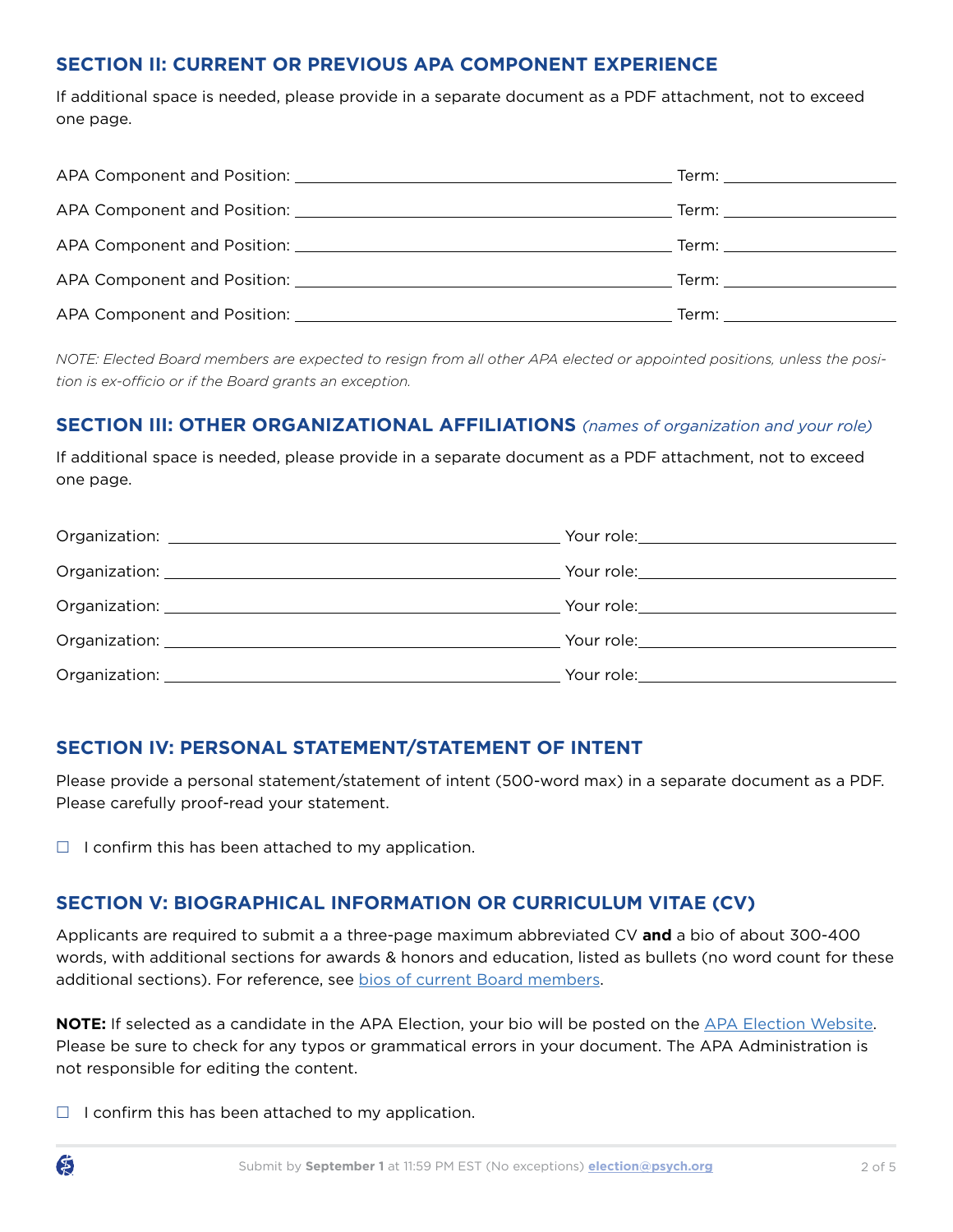# **SECTION VI: PROFESSIONAL HEADSHOT**

All nomination applications must be accompanied by a professional headshot with a neutral background for the purpose of the APA election in all APA Communication Channels, including APA Website, and APAmanaged campaign materials. Please submit a large image file in the following formats: .jpg, .png or .tif. The file size should be at least 500kb. Your photo will be cropped in a square format to feature your face above your shoulders. Please submit professional image with sufficient space.

 $\Box$  I confirm this has been attached to my application.

# **SECTION VII: LETTER(S) OF RECOMMENDATION**

A maximum of (5) letters of recommendations must accompany the nomination application.

 $\Box$  I confirm this has been attached to my application.

# **SECTION VIII: DISCLOSURE OF INTERESTS AND AFFILIATIONS**

All nominees are required to complete an online disclosure of interest and affiliation, using Convey, to complete their nomination packet. You will receive a personal login upon request to [election@psych.org](mailto:election@psych.org). If you have previously completed an online disclosure for APA within in the last 6 months, please return to your Convey account to provide any applicable updates. All online entries and updates must be made and submitted by September 1 at 11:59 PM Eastern.

 $\Box$  I understand I will need to complete this form by deadline date.

#### **SECTION IX: TIME COMMITMENT AGREEMENT**

As a member of the Board of Trustees a great deal of travel and investment of time is required throughout your tenure on the Board – including conference calls, email communications, participation on ad-hoc committees and Board work groups and other assignments as needed, at the request of the President. The time commitment varies depending upon the position sought, and except for occasional personal circumstances that may arise, Board members are expected to attend and fully participate in all scheduled meetings of the Board of Trustees.

To allow you to better assess your willingness and ability to take on this responsibility, [visit the APA](https://www.psychiatry.org/psychiatrists/awards-leadership-opportunities/leadership-opportunities/elections)  [Election Website](https://www.psychiatry.org/psychiatrists/awards-leadership-opportunities/leadership-opportunities/elections) to view a sample list of meetings you are expected to attend based on your role. Other commitments may arise during any Board term, but this should give you a better idea of the general APA Board schedule.

Please check the below box to indicate your understanding of the associated time commitment for successful candidates for the Board of Trustees, as well as your review of the draft schedule of Board and other APA meetings. If you have any questions, regarding the Board schedule, please contact [Monique Morman](mailto:mmorman@psych.org), Director of Association Governance or [Chiharu Tobita](mailto:ctobita@psych.org), Associate Director, Governance Standing Committees.

#### **ATTESTATION STATEMENT:**

 $\Box$  I confirm that I have reviewed the 2022-2023 Board of Trustees meeting schedule and understand the likely time and travel commitment expected of APA Board members.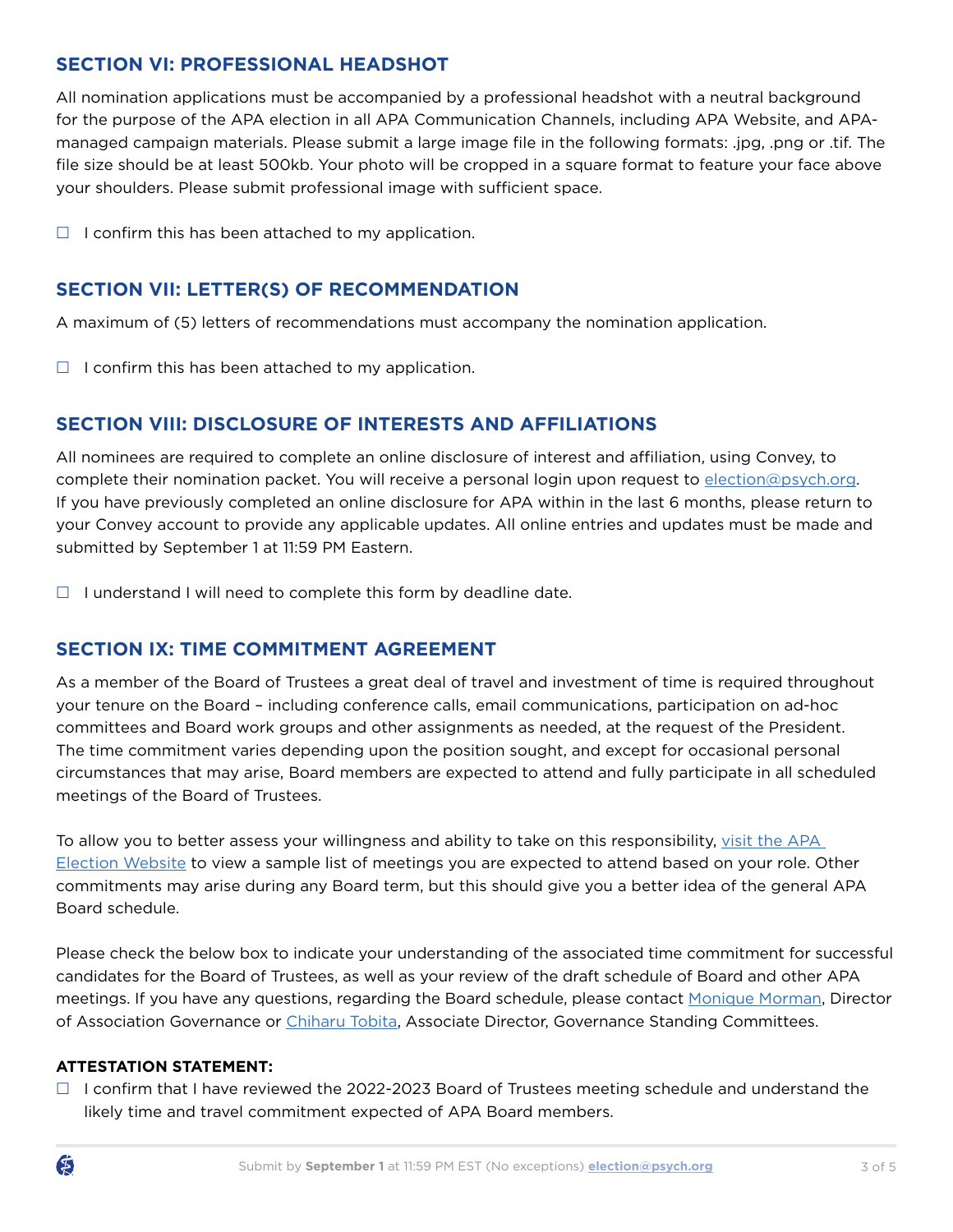# **SECTION X: ETHICS, INVESTIGATION, AND LITIGATION STATEMENT**

It is critical to the stature of our national organization that candidates for national office be in a position to represent our organization and profession well at a national level. Eligibility for APA office includes a background check. Please respond to each question with a "yes" or "no" answer. If you answer "yes" to any of the below questions, please explain as fully and completely as possible in a separate document as a PDF attachment. Nominated candidates may request a consultation with the nominations chair, CEO, president, or APA legal counsel about specific situations.

1. Have you ever been charged or convicted with any criminal offense?

| O Yes | $\circ$ No |
|-------|------------|
|       |            |

- 2. Have you ever been party to a civil case or had a civil claim asserted against you in your professional capacity? If applicable, please include any medical malpractice claims, harassment and/or discrimination claims made against you.
	- O Yes O No
- 3. Have you ever been investigated by any licensing board, hospital, healthcare institution, medical society, or domestic or foreign governmental entity or agency?
	- O Yes O No
- 4. To your knowledge, has any ethics complaint or similar professional disciplinary complaint ever been made against you?
	- O Yes O No
- 5. Have you ever held or applied for a license or certificate to practice medicine in any state, country, or province, that has been or was ever denied, revoked, or curtailed in any capacity?
	- $O$  Yes  $O$  No.
- 6. Have you ever withdrawn an application for medical licensure or surrendered a license to practice medicine or any other professional license?
	- O Yes O No
- 7. Are you aware of any open complaint, investigation, inquiry, or disciplinary charge against you in any forum?
	- $O$  Yes  $O$  No.
- 8. Are you aware of any statements, representations, or actions made or taken by you in a professional or personal capacity which, if publicly revealed while you are in a leadership position for APA, could reflect poorly upon the APA or the profession of psychiatry?

O Yes O No

Ő

Provide your Medical License Number: .

By submitting this questionnaire, I

- $\Box$  certify that the information provided on this questionnaire is true and correct. I understand that failure to provide accurate or complete information may result in my disqualification from the election process; and
- $\Box$  grant permission for APA to conduct a background check on me, including searching civil, criminal, practice, and electronic databases.
- $\Box$  If during the nomination or campaign period, I am or become subject of any investigation into your conduct or litigation about my conduct (whether by state, Ethics Committee, employer or any other person or entity), I understand that I must immediately report it to the Chair of the APA Nominating Committee.
- $\Box$  I have read and agree to the Terms and Conditions as set forth in Section X.